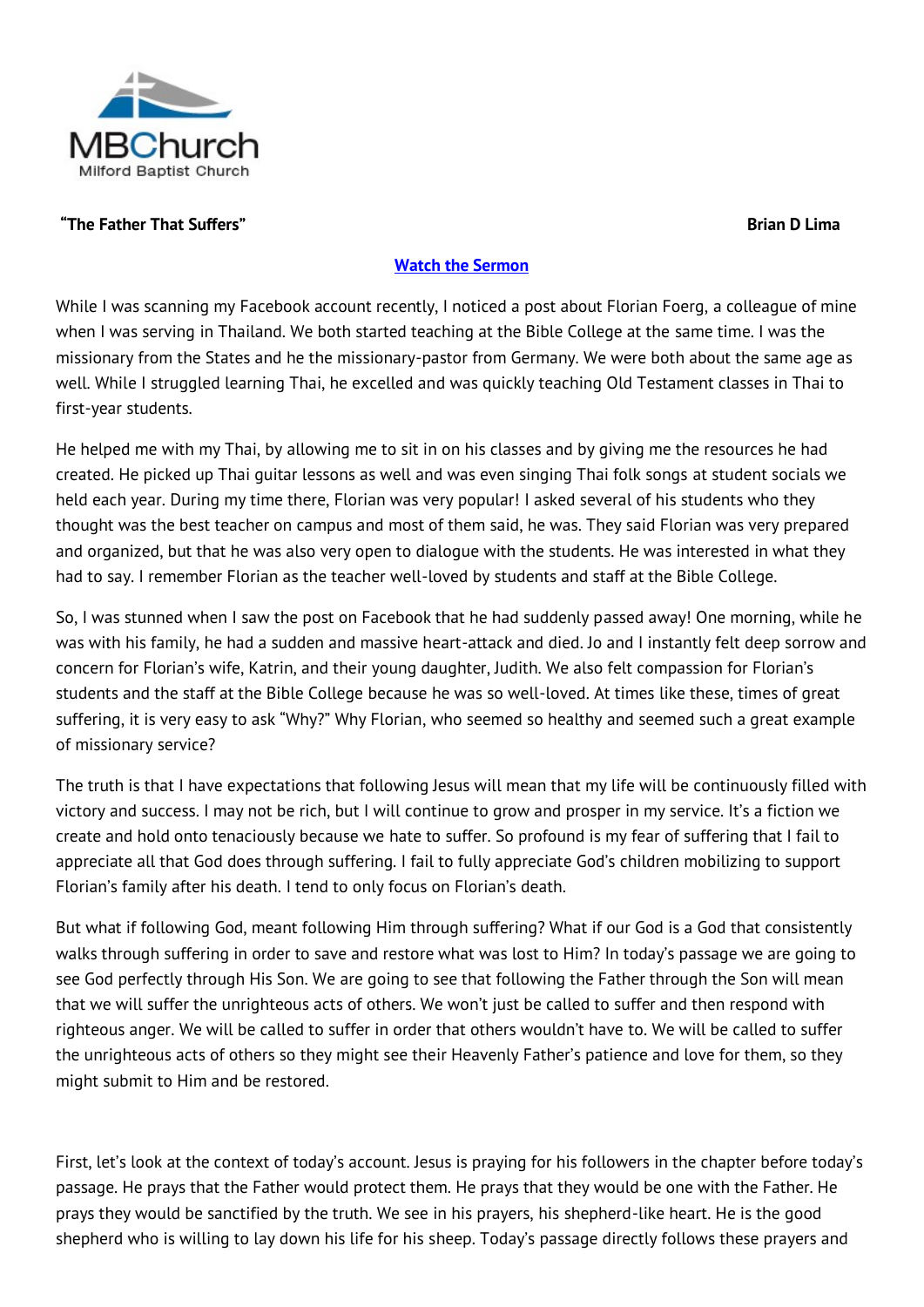will show us his prayers in action. It will show us that what follows will be the results of the prayers for his followers.

## **1.) Jesus Protects His Followers**

In John 18:1–9, Jesus brings his followers to a place they would often go, a garden they would often visit to possibly pray or just ask questions about what Jesus was doing or saying in his ministry. Interestingly, Jesus takes his followers there knowing that he will soon be arrested and crucified. Does he take them to this wellknown garden to lessen the shock and impact of what will happen next? It is not clear, but it does seem that the Good Shepherd is protecting his sheep, his followers by bringing them to place of security.

Then Judas appears with a detachment of troops and officers to arrest Jesus. These were given to him by the religious leaders over Israel; the chief priests and the Pharisees. It is important, I think, to remember that the High Priest that year, Caiaphas, who justified the arrest of Jesus as shown in verse 14. Caiaphas says that it is "expedient" that one should die to save the entire nation. What does he mean? Maybe he thinks that it is wise and shrewd as a leader to kill Jesus because he feared Jesus would cause political unrest in Israel. The Roman government reigning over Israel may then turn and destroy the entire nation because of the political unrest Jesus may cause. So killing one person to save many may seem the standard wisdom of leadership.

But, of course, we know that ultimately, in Caiaphas' heart of hearts lies a hatred for truth, a hatred for God. Caiaphas has the hatred that Cain had for his brother Abel. Caiaphas may think his actions are motivated by wisdom, but the truth is that he desires to kill God's Son. He is like one of the servants who was given a vineyard by a landowner. The landowner told his son to go to the servants of the vineyard to receive a tithe of the fruits they produced. The servants, seeing the son, murder him. The wisdom they are relying on in order to carry out this wicked crime, "This (son) is the heir (of the vineyard)…Come, let us kill him and seize his inheritance" (Matthew 21:38). With similar worldly wisdom, Caiaphas has approved of the Roman troops taking Jesus by force in order to inherit what rightfully belongs to the Son of God.

Rather than resisting the lies and unrighteous persecution to come, Jesus approaches those who have been used as pawns to arrest him. He says, "Whom are you seeking?" Maybe they imagine this one coming to them will help them find and capture Jesus. They say, "Jesus of Nazareth." When Jesus replied that he is the one they seek, they are shocked and scared. Maybe it's because they know of his miraculous power and his favour among the masses in Israel. Jesus had shown so much power, maybe they thought he would use that power against them!

Jesus asks them again, "Whom are you seeking?" When the soldiers reply again, "Jesus of Nazareth," he responds in two ways: 1.) he submits to their authority and the task to which they are there; 2.) he protects his followers. How he protects his followers shows that he retains power from his Father. Jesus says, "I will go with you, but leave my followers alone." We know this is not a just a request or plea, but a command from the Father. We know this because Jesus says that his Father's Word would prove to be true when it said, "Of those whom you gave me, I have lost none." Jesus commands the troops not to touch his followers and it was so.

## **2.) Jesus Corrects His Followers**

In John 18:10–11, Jesus continues to watch over this followers even as he begins to go through this allotted time of suffering. Jesus is ready to follow his Father into suffering. His followers don't understand this. Peter's response highlights their confusion. Jesus is being taken by the troops and it appears to them that God has not intervened to help. So Peter, taking matters in his own hands, does what he thinks is best. He attempts to save Jesus by himself probably thinking that God would give him victory.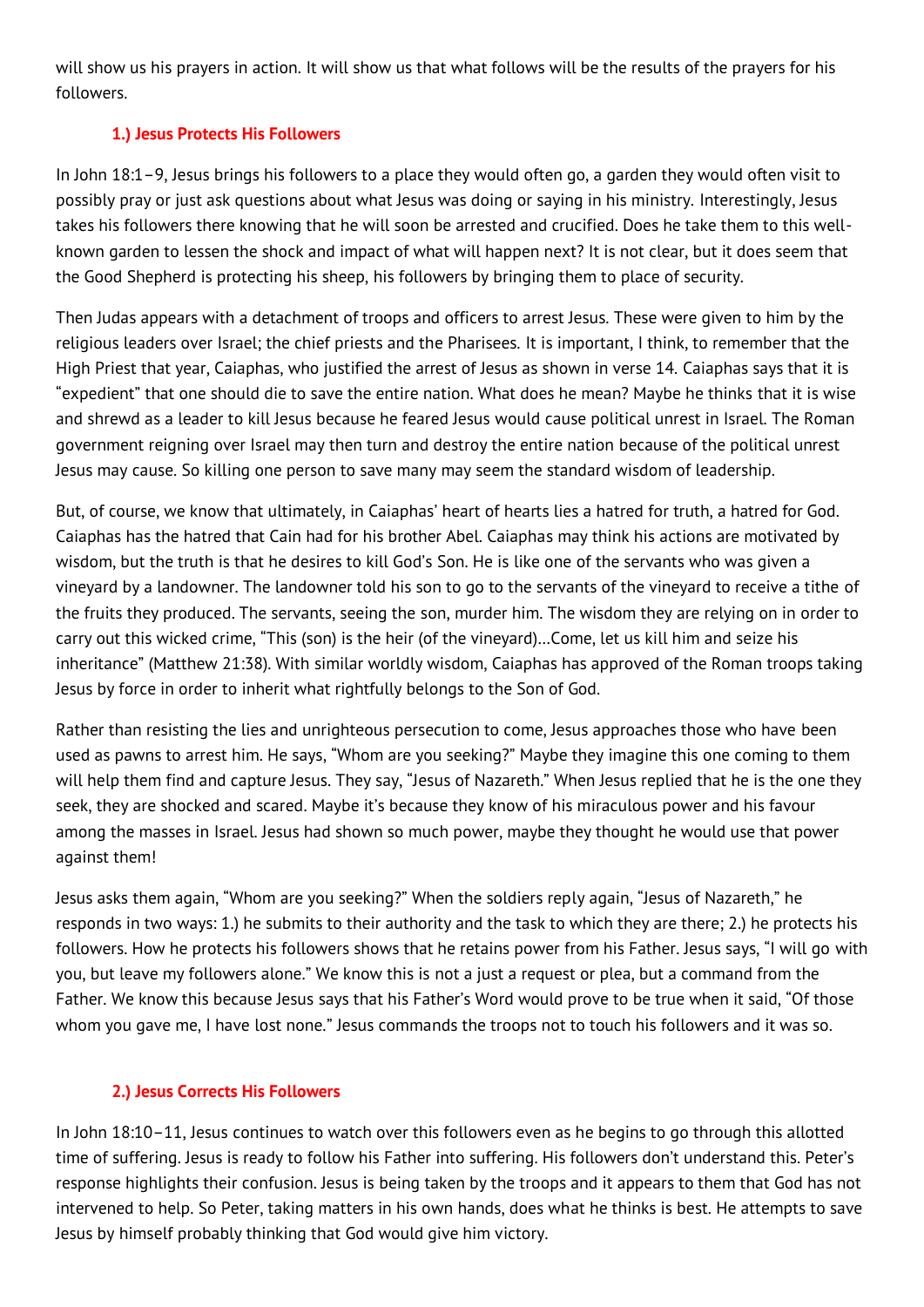After all, Jesus did tell his disciples, just before he prayed on the Mount of Olives, to sell some of their belongings to purchase a sword. The disciples respond saying, "See, Lord, here are two swords" to which Jesus says, "That's enough!" So it wasn't wrong for Peter to have a sword with him. But in our account, Jesus tells Peter to put the sword away. Then why tell the disciples to bring a sword. While it is not explicitly said, it does seem to highlight an important truth regarding Jesus' ministry.

He tells his followers that two swords are enough. Clearly this isn't enough to create a band of fighting warriors. Instead it seems to represent a token. Though having swords, having a means to resist oppression, Jesus is telling Peter, his follower, that he is wilfully submitting to persecution. Jesus is humbly receiving the unlawful attack upon himself. He is not resisting even though he has a symbolic means to do so.

This is illustrated more clearly in Matthew's Gospel of the same account of his arrest. There Jesus tells his followers, "Put your sword in its place, for all who take the sword will perish by the sword. Or do you think that I cannot now pray to My Father, and He will provide Me with more than twelve legions of angels? How then could the Scriptures be fulfilled, that it must happen thus?" Jesus has come wilfully to this point with his Father and the symbolic presence of the swords underscore this point. What is Jesus' lesson to his followers? The Father will call them as well, one day, to follow Him into unlawful persecution for the sake of restoration.

#### **3.) Jesus Enters Into His Father's Suffering**

In John 18:12–14, Jesus has protected and corrected his disciples and now he reveals the timeless truth of the Heavenly Father, He submits to unrighteous suffering from His children in order that He might restore them. God takes upon Himself the sins of the world. His love moves Him to receive unrighteous punishment and give forgiveness so that His children wouldn't have to be. God doesn't long for punishment in the way we do. He longs for restoration so much that He daily receives the afflictions of our wickedness while working to win our restoration.

Jesus is depicted alone, surrounded by troops, government officials, by those who think he is an enemy. But we know that he isn't alone. We know that he is walking with the Spirit and doing everything that the Father shows him. Jesus is showing his followers who the Heavenly Father is and what it means to follow Him.

What is our application for today?

# **1.) Seek to be fully mature in Christ – Reveal God's suffering even through unrighteousness in order to serve and save.**

Our natural tendency is to demand justice. Of course, justice is a good thing. But we have to be careful because if we demand justice as defined by God, we would be condemned every day. Jesus told us what our relationship is to justice. He said to his disciples, "You have heard that it was said, 'An eye for an eye and a tooth for a tooth.' But I tell you not to resist an evil person. But whoever slaps you on your right cheek, turn the other to him also. If anyone wants to sue you and take away your tunic, let him have *your* cloak also. And whoever compels you to go one mile, go with him two. Give to him who asks you, and from him who wants to borrow from you do not turn away" (Matthew 5:38–42).

Jesus is calling us to follow him, to be changed by his life by the power of his Spirit in order that we would look more like him. Jesus is calling us to turn the other cheek, not with the goal of seeing how much punishment we can take, but with the goal of serving others with the gifts God has given us. God has given to each of us a gift from heaven that can reveal to those around us, God's power to save. We aren't supposed to